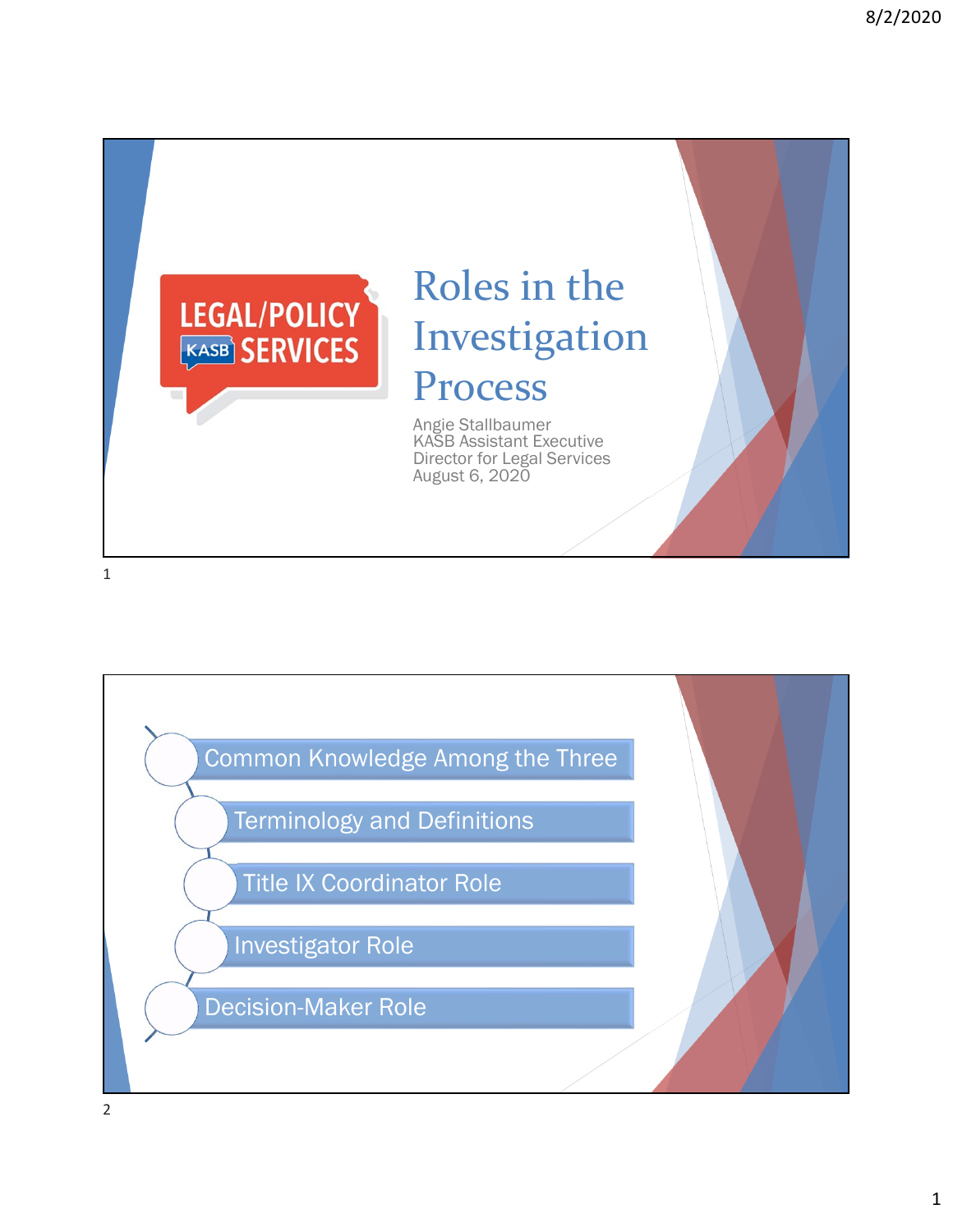

Anyone involved must understand what discrimination based on sex is.

 Sexual harassment shall include conduct on the basis of sex involving one or more of the following:

 (1) A district employee conditioning the provision of an aid, benefit, or service of the district on an individual's participation in unwelcomed sexual conduct;

 (2) unwelcomed conduct determined by a reasonable person to be so severe, pervasive, and objectively offensive that it effectively denies a person equal access to the district's educational program or activity; or

 (3) sexual assault, dating violence, domestic violence, or stalking.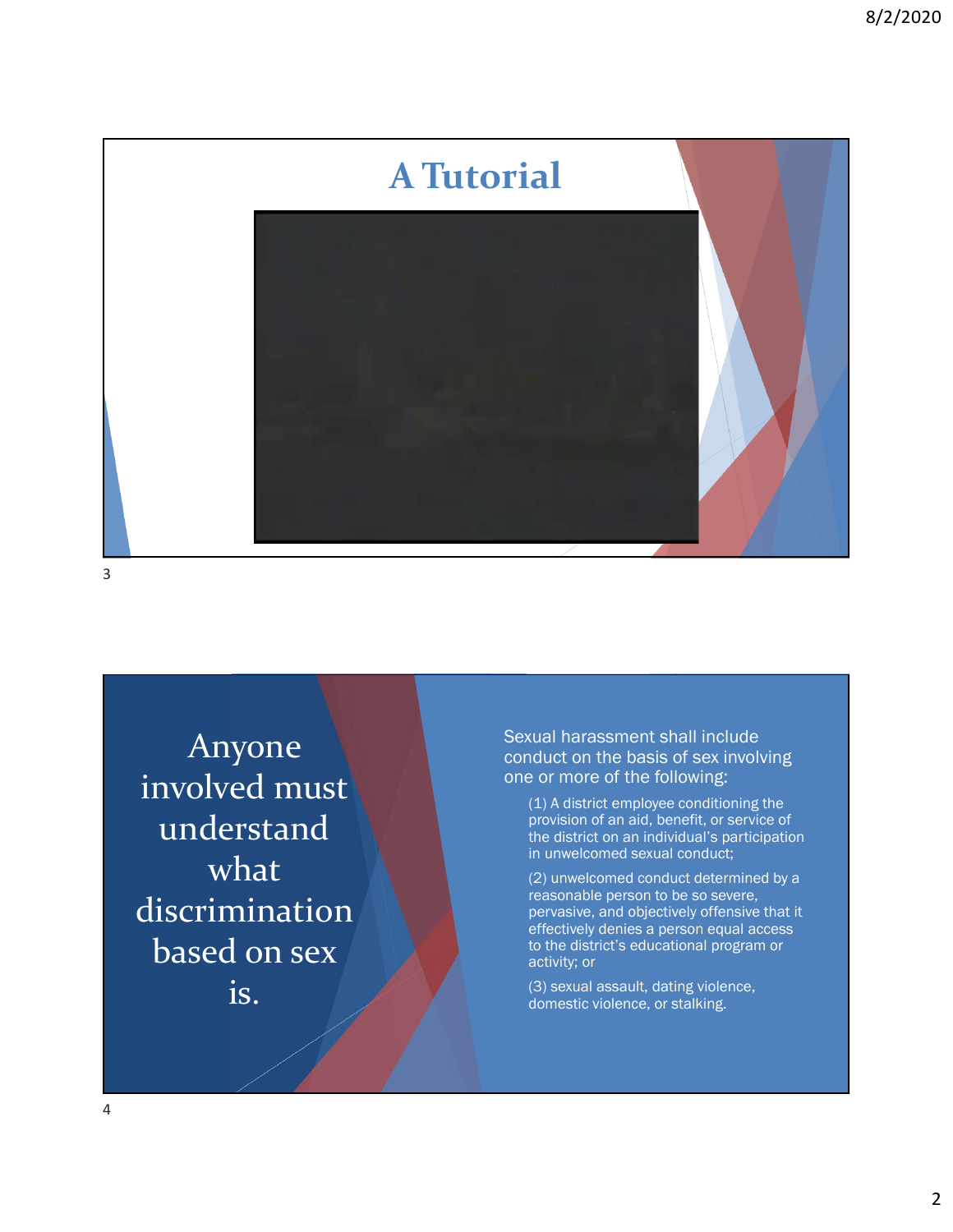Sexual harassment may result from verbal or physical conduct or written or graphic material. Sexual harassment may include but is not limited to: verbal harassment or abuse of a sexual nature; pressure for sexual activity; repeated remarks to a person with sexual or demeaning implication; unwelcome touching; or suggesting or demanding sexual involvement accompanied by implied or explicit threats concerning an employee's job status.

What does sexual harassment look like?

5

**Common Types of Sexual Harassment**

Quid Pro Quo "This for That"

More Common in Employment

Especially Heinous with an Imbalance of Power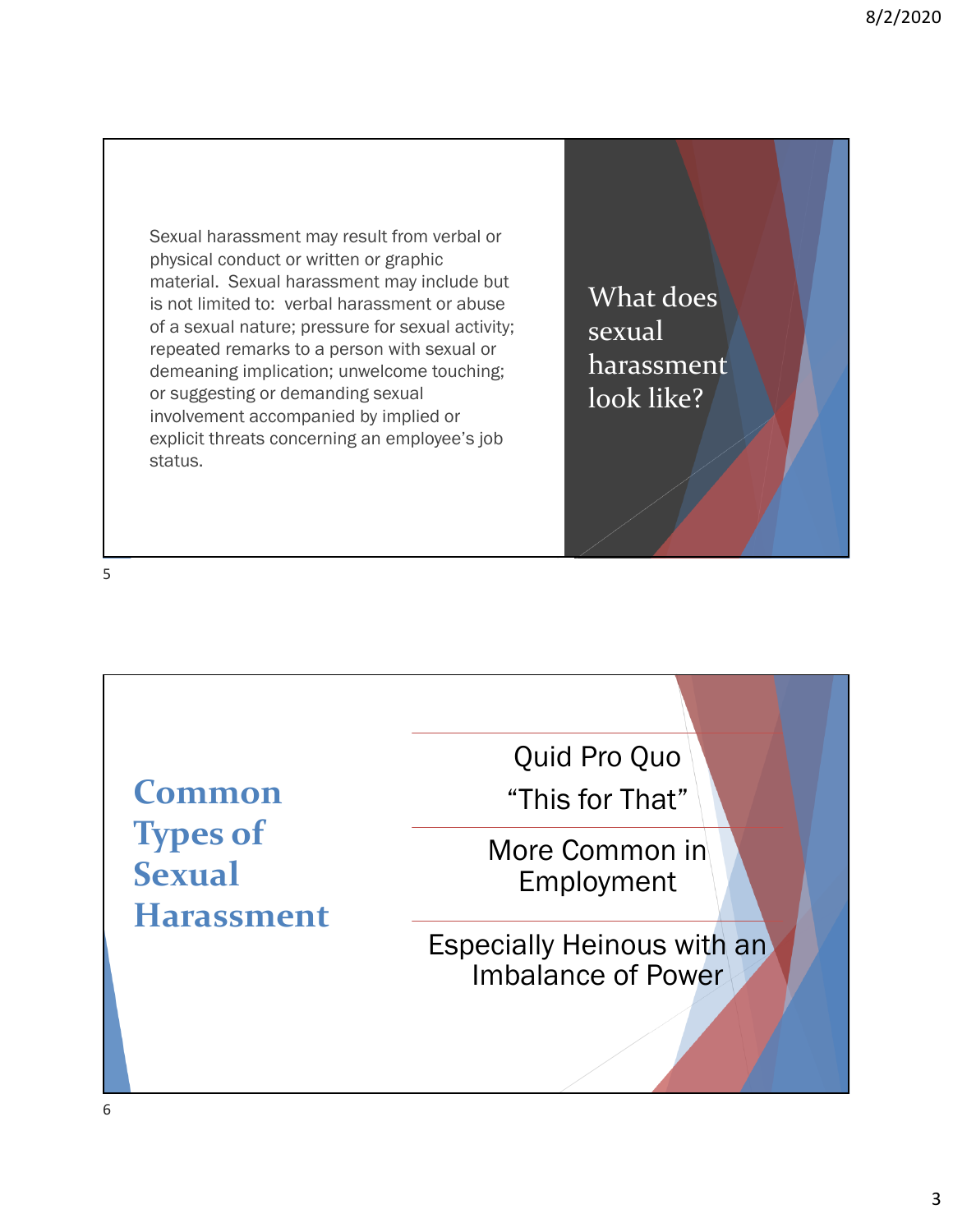



▶I'll Give You \_\_\_\_\_\_\_\_\_ If You...

- Supervisor Employee
- Teacher Student
- Student Teacher
- Student Student
- Parent Teacher
- ▶Teacher Parent

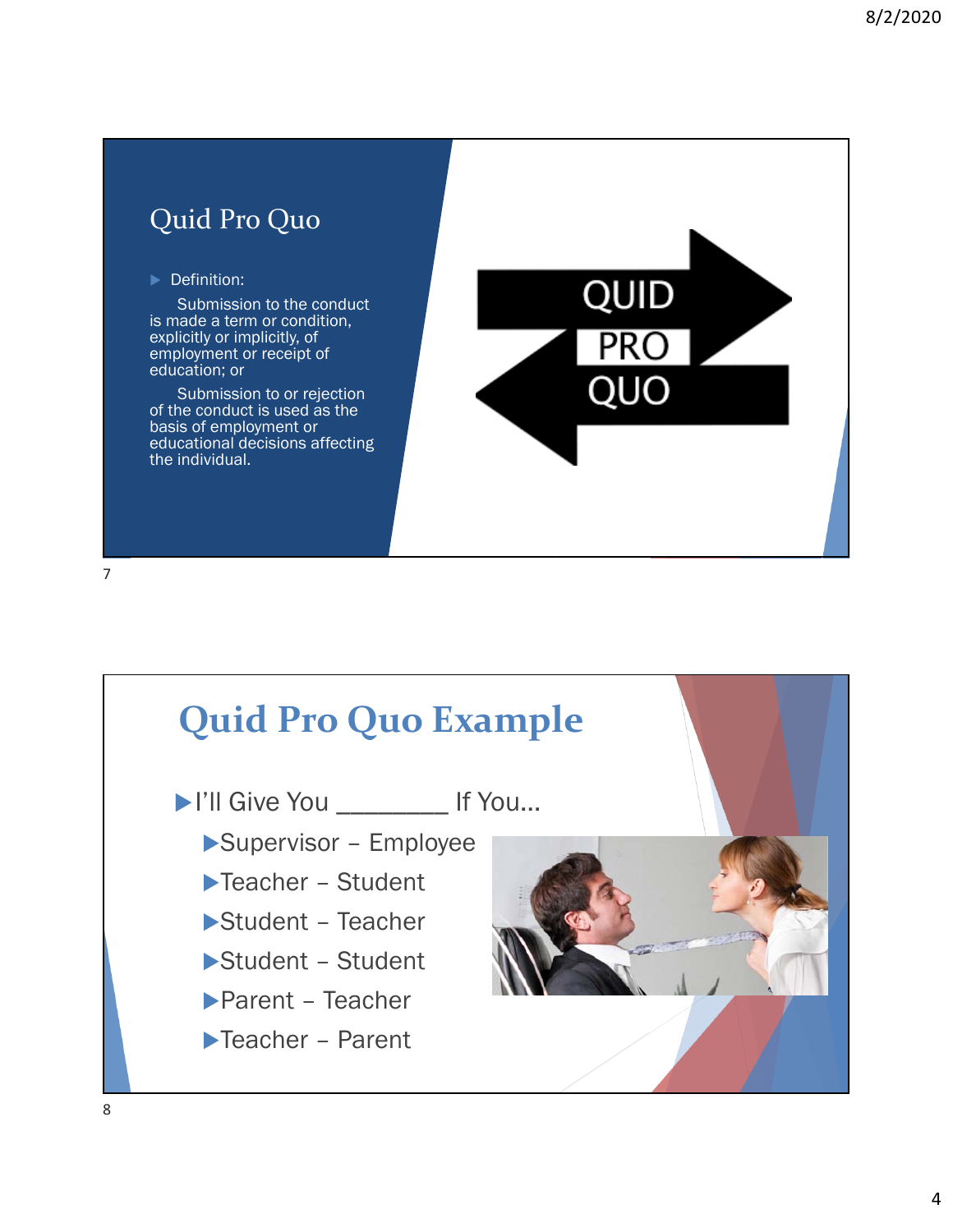**Another Common Type of Sexual Harassment** Hostile Work Environment

Often Unreported

Subjective Yet Objective

9

**Hostile Working/Learning Environment**

#### Definition:

The conduct has the purpose or effect of substantially interfering with the individual's employment or education; or

The conduct creates an "intimidating, hostile or offensive" working or learning environment.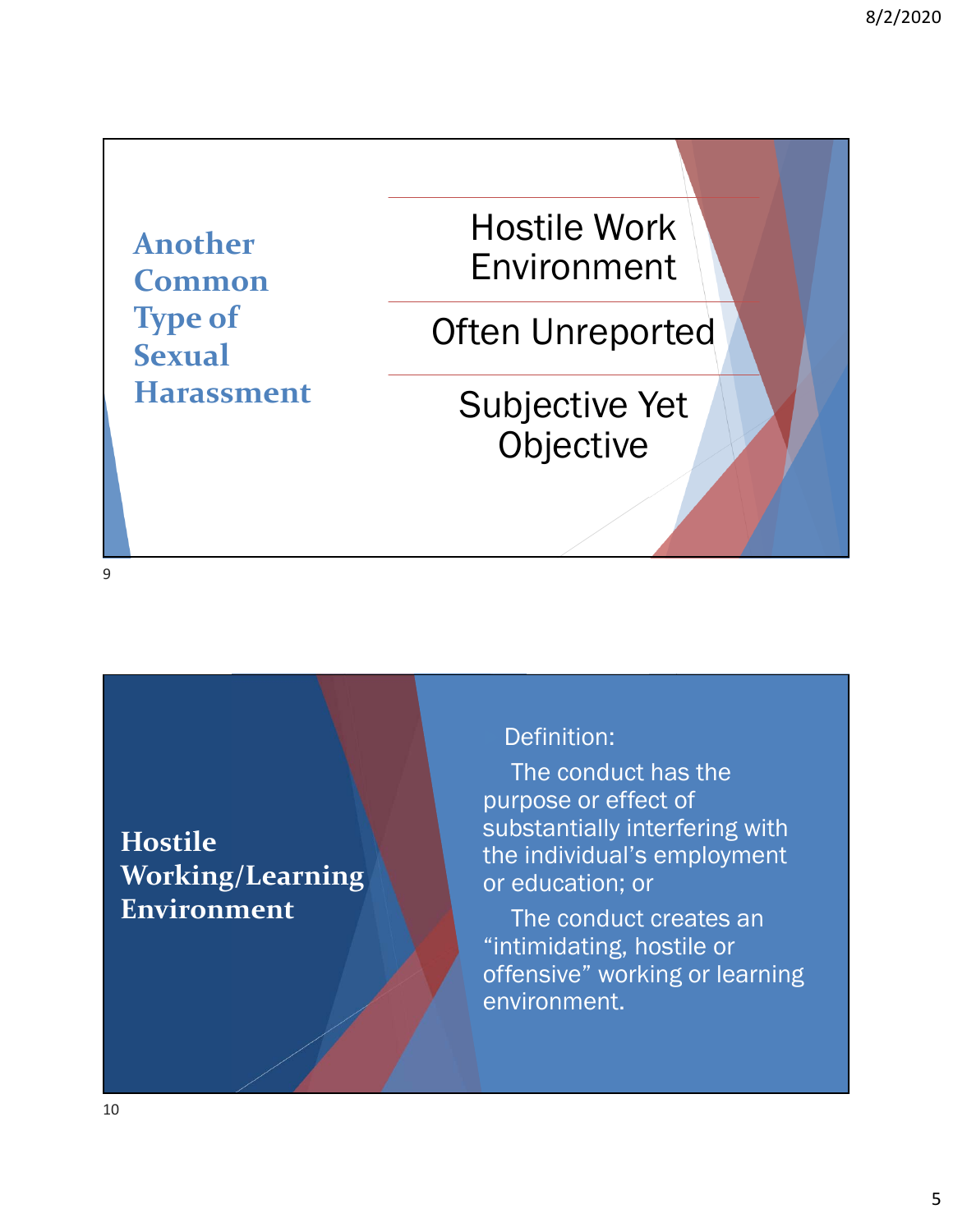**Hostile Working or Learning Environment**

- $\blacktriangleright$  In determining if harassment has occurred, we look at the victim's interpretation, not the intent of the harasser.
- $\blacktriangleright$  The victim feels the behavior is sexual harassment; and
- $\blacktriangleright$  A reasonable person with the victim's perspective would consider it to be sexual harassment as well.
- $\blacktriangleright$  There is no single test for distinguishing sexual harassment from merely offensive or inappropriate conduct.

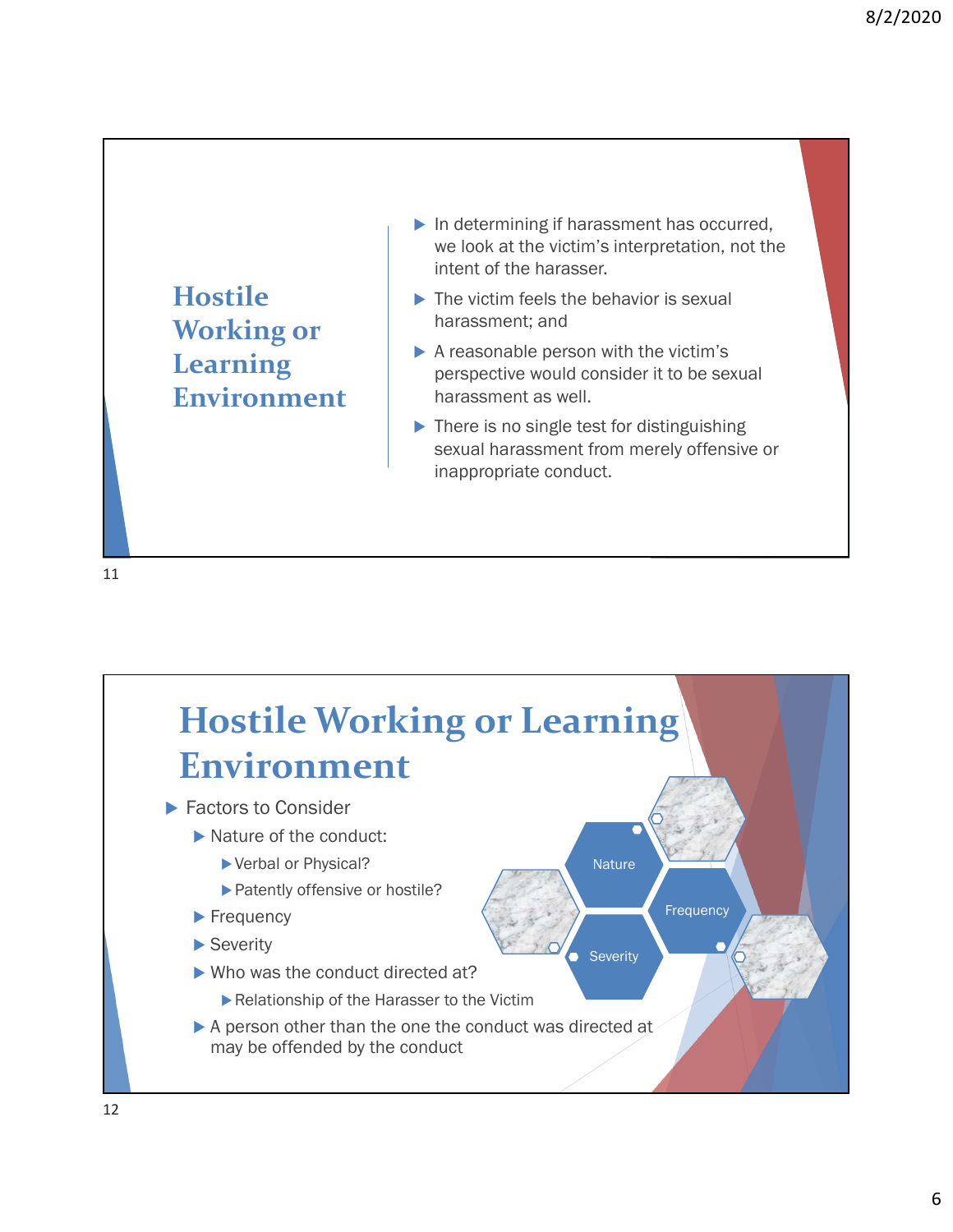

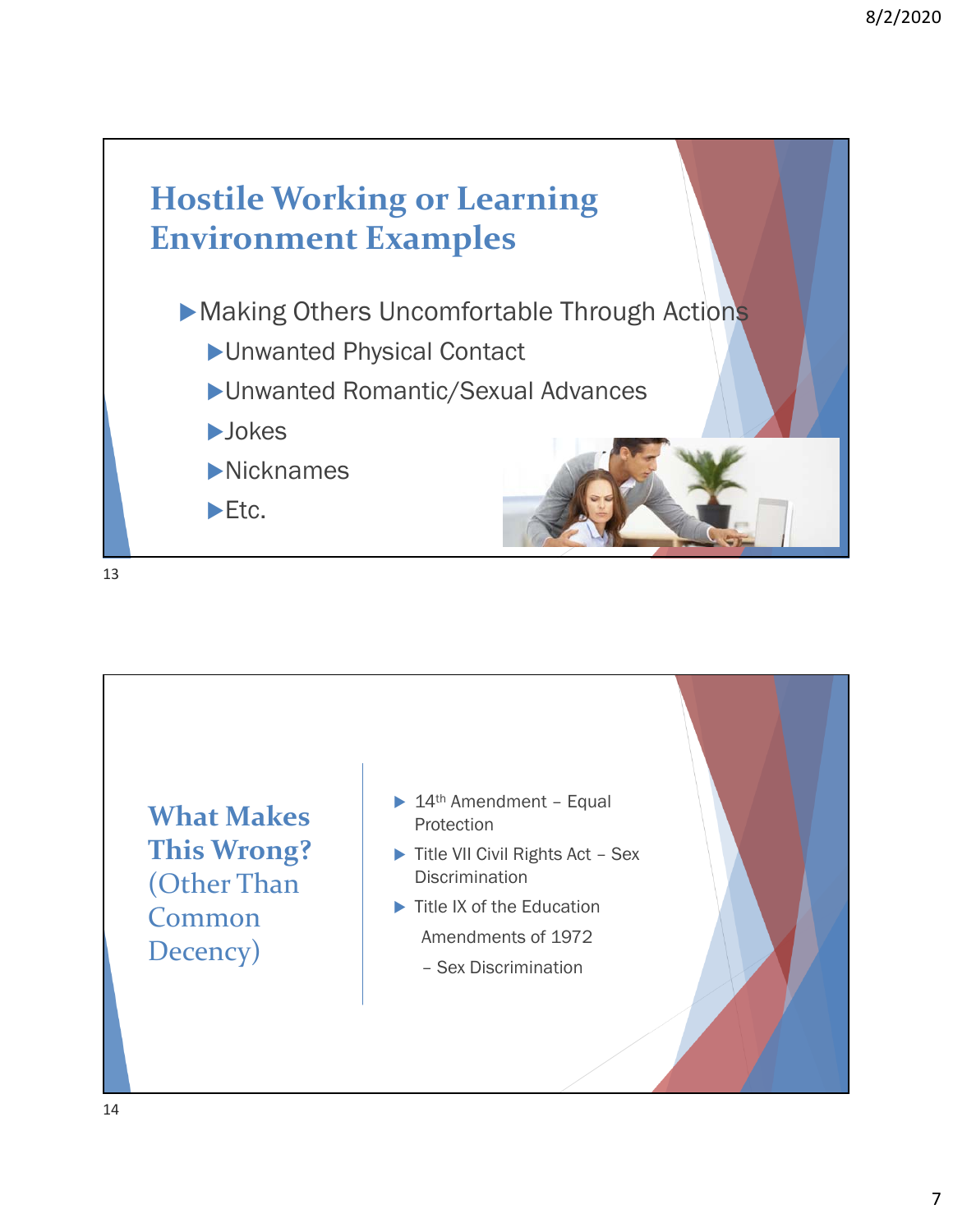



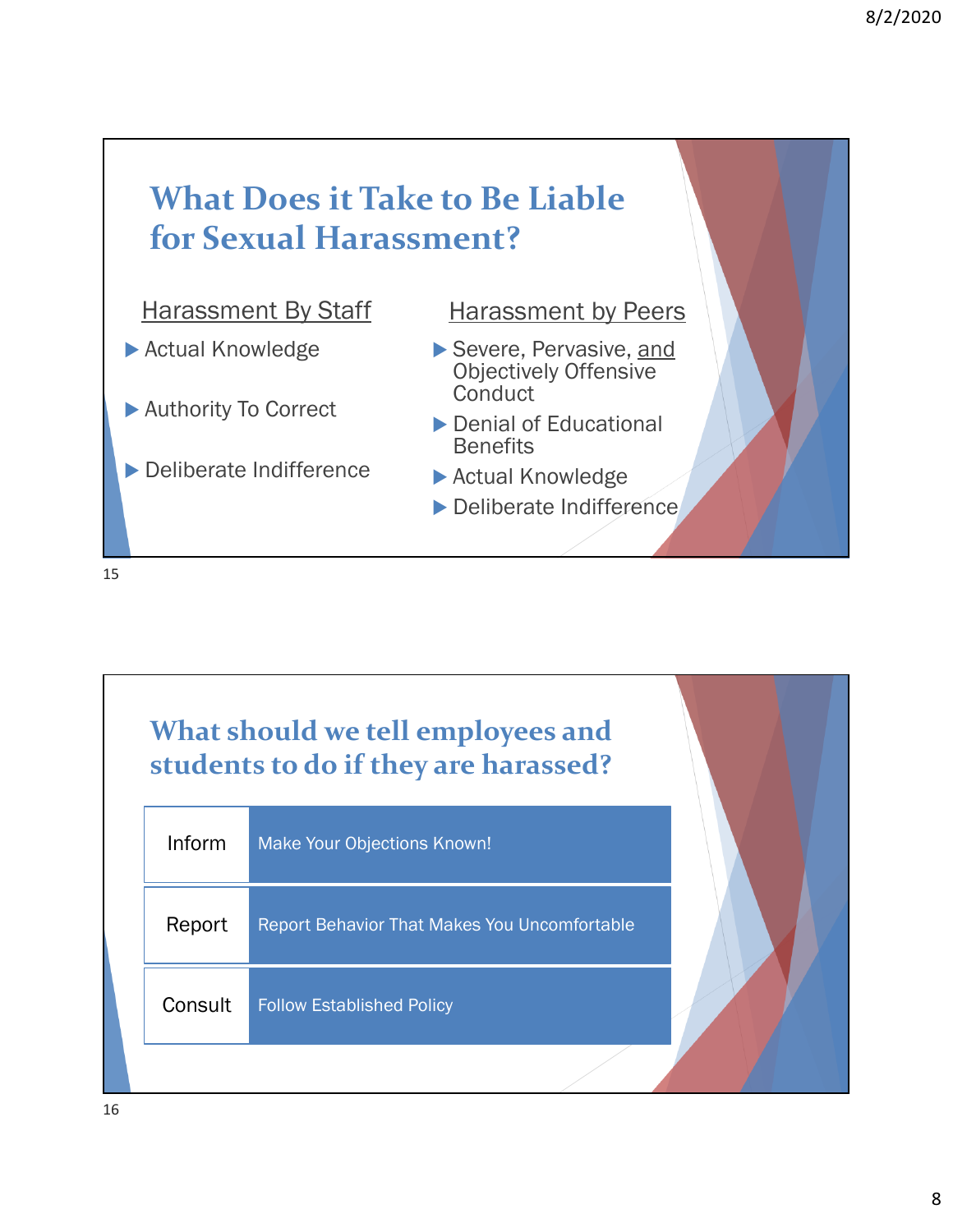

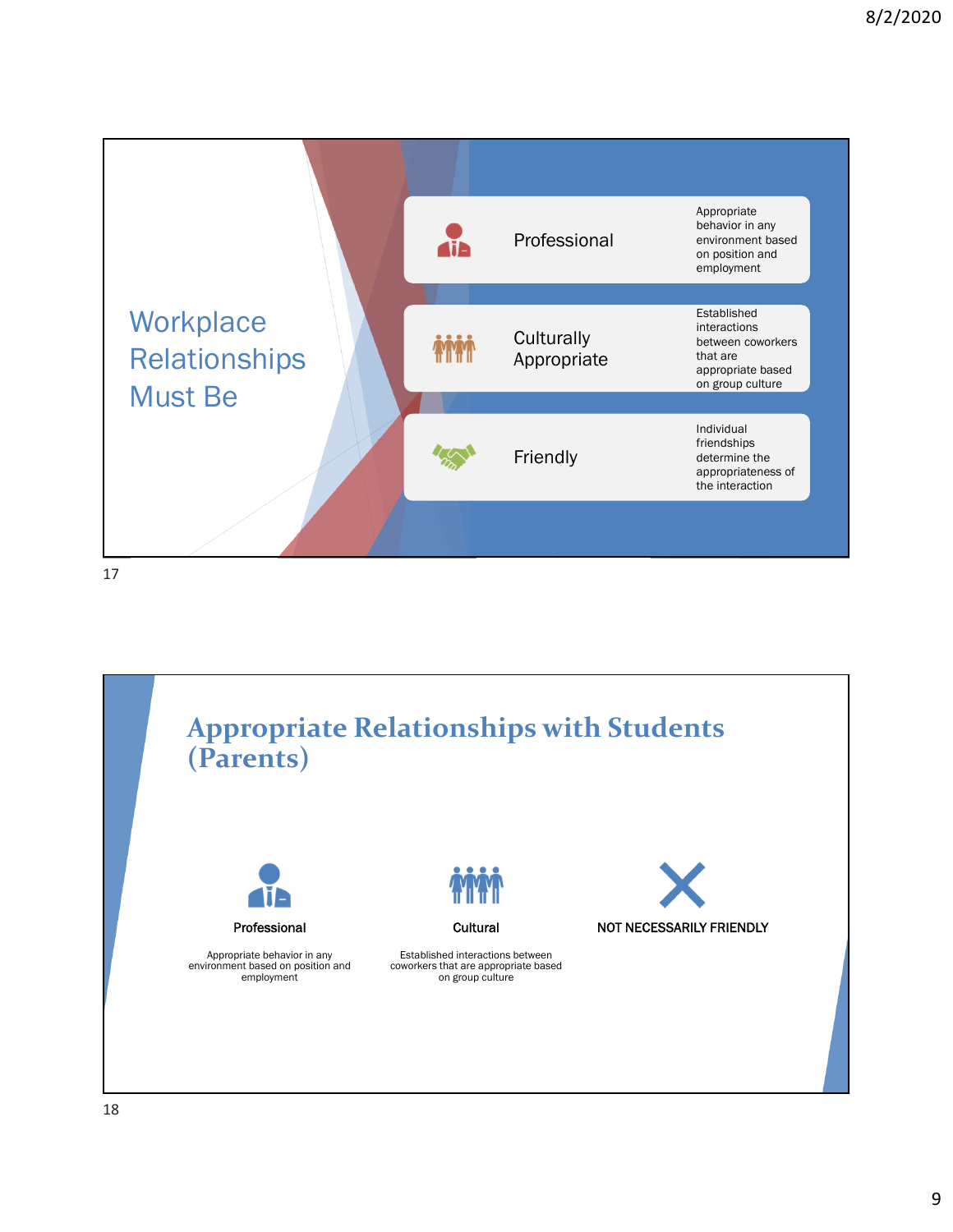

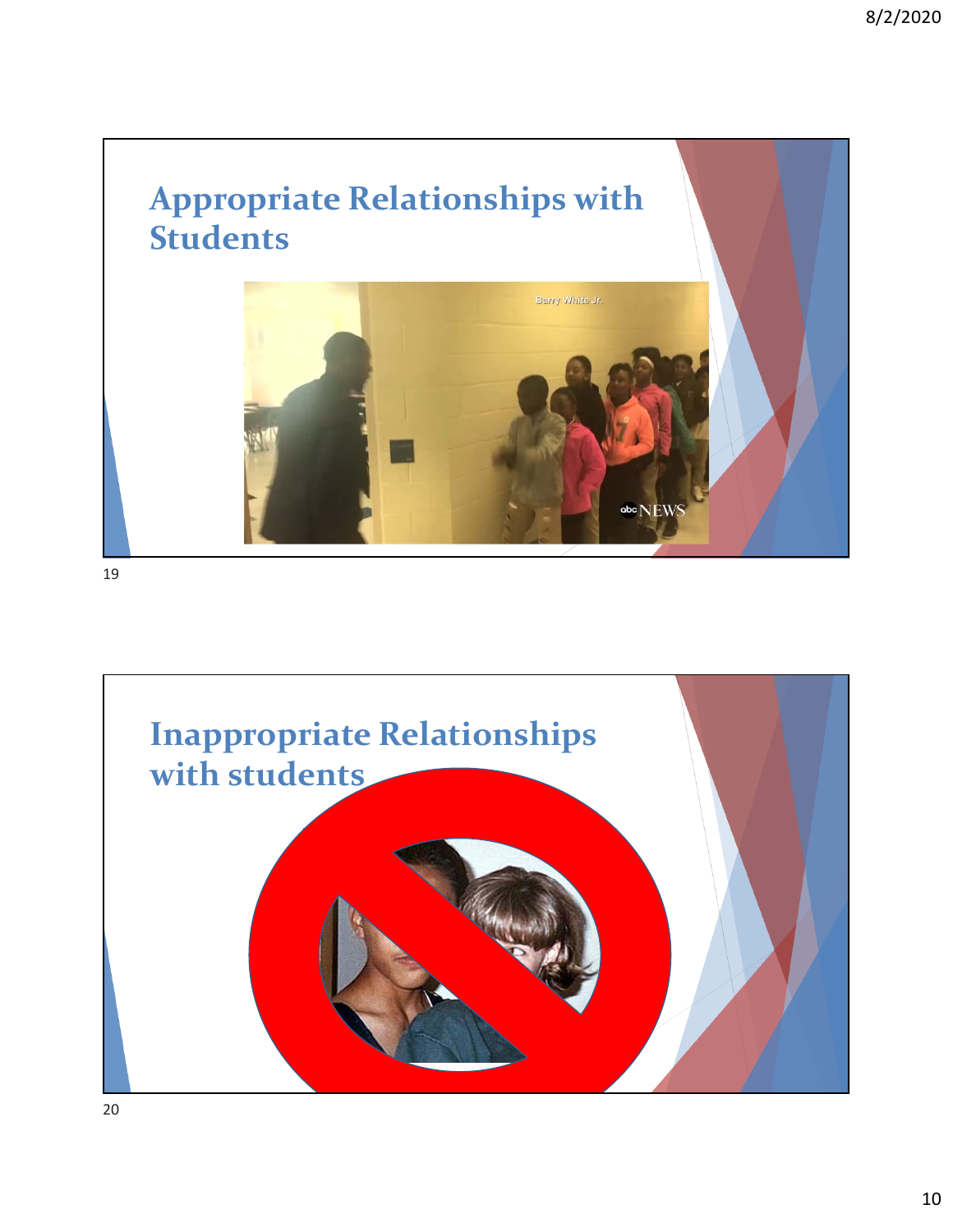- K.S.A. 21-5503 Rape
- K.S.A. 21-5504 Criminal Sodomy
- K.S.A. 21-5505 Sexual battery
- K.S.A. 21-5506 Indecent Liberties with a child
- K.S.A. 21-5507 Unlawful Voluntary Sexual Relations
- K.S.A. 21-5508 Indecent Solicitation of a Child
- K.S.A. 21-5509 Electronic **Solicitation**
- $\triangleright$  K.S.A. 21-5510 Sexual Exploitation of a child
- K.S.A. 21-5512 Unlawful Sexual Relations
- K.S.A. 21-5513 Lewd and Lascivious Behavior
- $\triangleright$  K.S.A. 21-5514 Child Pornography

**Inappropriate Relationships with Students**

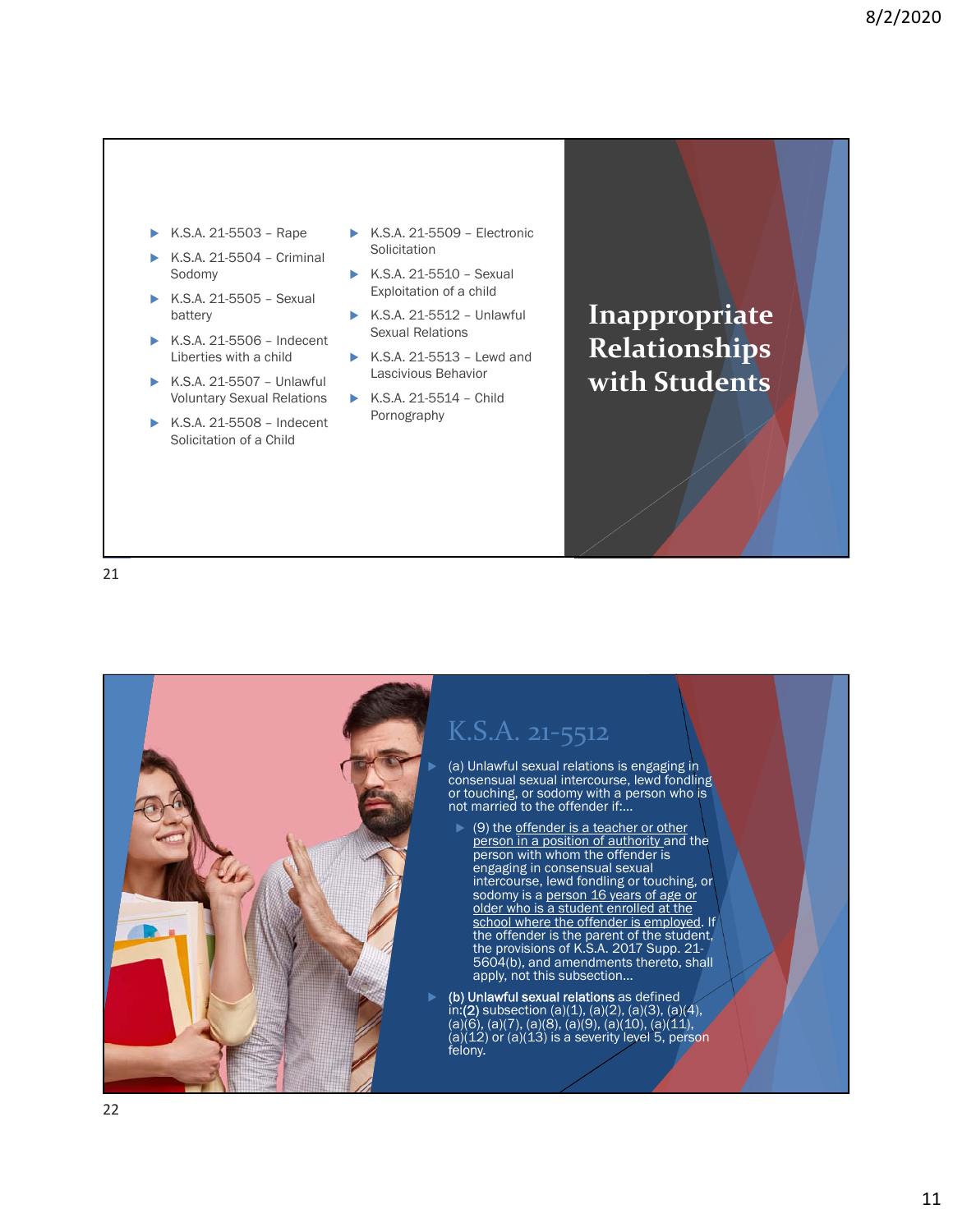## 3 Roles in Formal Complaint Investigation Process



Title IX Coordinator

Employee designated to coordinate its efforts to comply with Title IX

Appointed by board and always serves as Title IX Coordinator, cannot be Investigator or Decision-Maker in any case



**Investigator** 

Carries out the investigation after the formal complaint is filed and conducts interviews of the witnesses, collects and documents evidence, and drafts an investigative report



#### Decision-Maker

Reviews all the evidence and prepares an impartial written responsibility determination as to whether the alleged conduct occurred and provides an opportunity for the parties and their representatives to prepare written questions to be answered by the other party

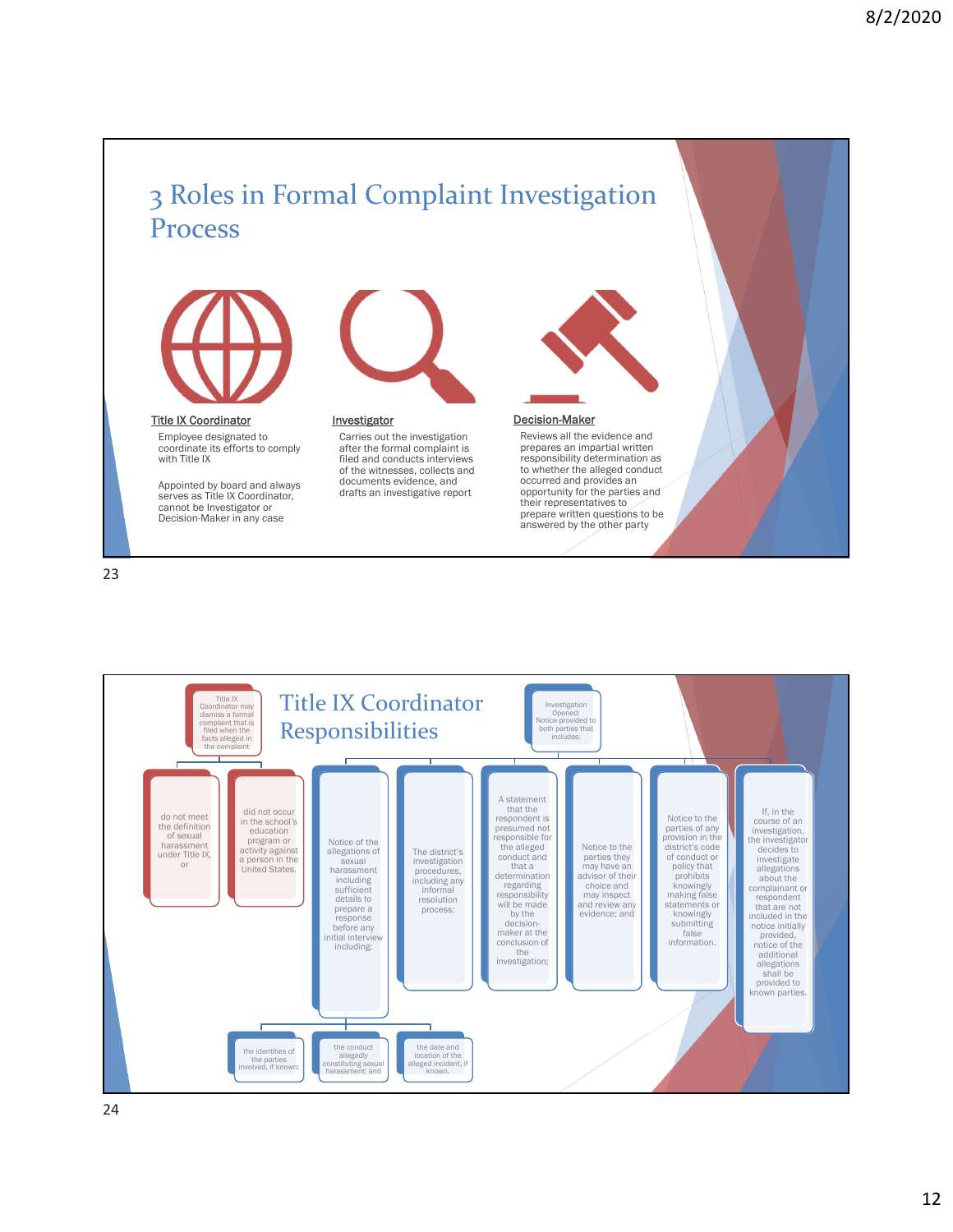

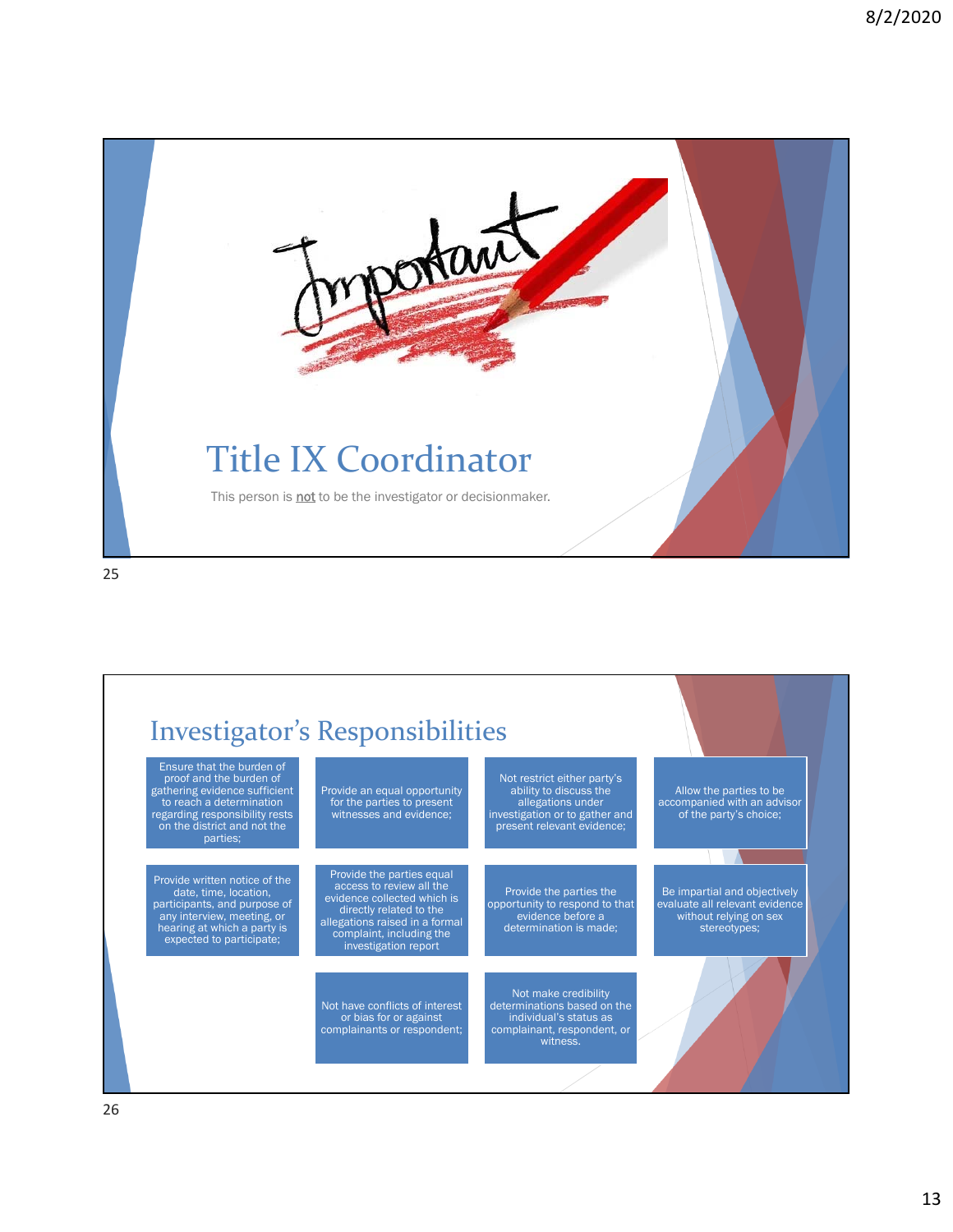### Decision‐Maker Responsibilities

 Upon receiving the investigator's report, the decision-maker must make a determination regarding responsibility and afford each party the opportunity to submit written, relevant questions that the parties want asked of any party or witness, provide each party with the answers, and allow for additional, limited follow-up questions.

 If determined that harassment occurred, disciplinary procedures are triggered.

 The decision becomes final on the date the parties receive the results of an appeal, if any appeal is filed, or on the date the opportunity for an appeal expires.

27

I'm going to guess you have questions concerning who you will plug into these roles.

Let's brainstorm!